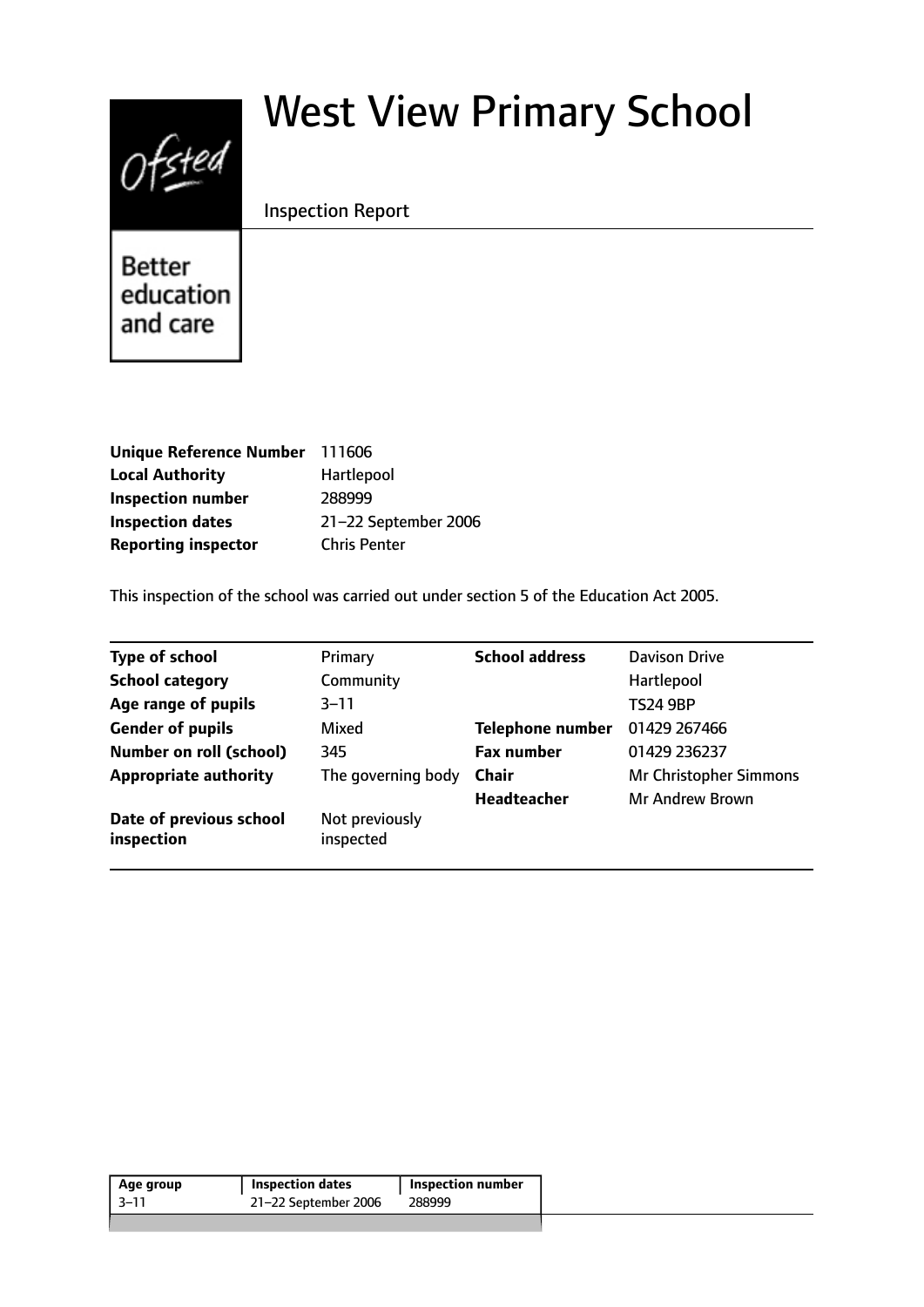© Crown copyright 2006

Website: www.ofsted.gov.uk

This document may be reproduced in whole or in part for non-commercial educational purposes, provided that the information quoted is reproduced without adaptation and the source and date of publication are stated.

Further copies of this report are obtainable from the school. Under the Education Act 2005, the school must provide a copy of this report free of charge to certain categories of people. A charge not exceeding the full cost of reproduction may be made for any other copies supplied.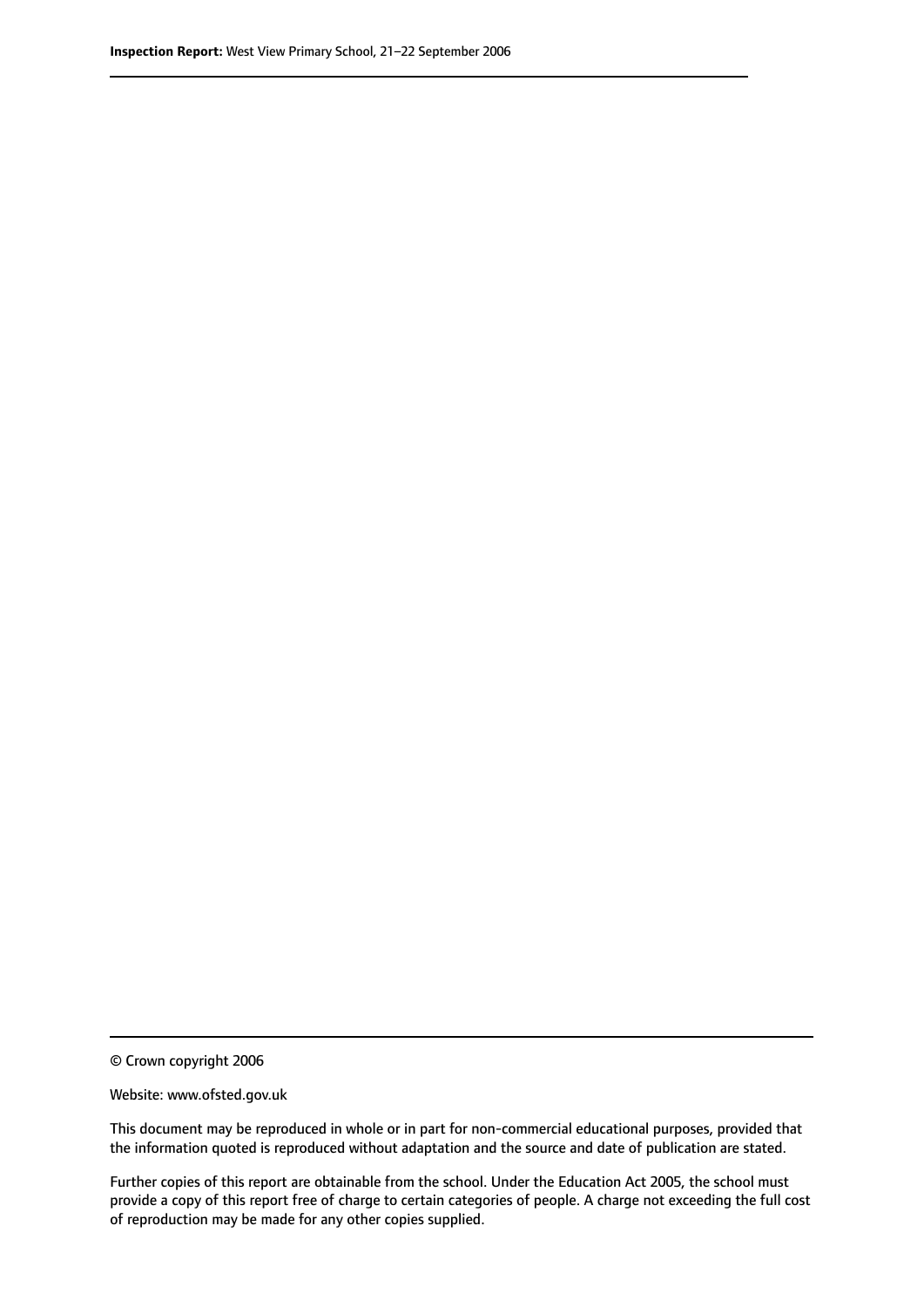# **Introduction**

The inspection was carried out by three Additional Inspectors.

# **Description of the school**

West View is larger than the average primary school. It is situated within one of the most deprived wards nationally. The percentage of pupils eligible for free school meals, at over 50%, is much higher than the national average. Almost all the pupils are White British. Less than 2% of pupils have a statement of special educational need, a proportion that is below the national average. The proportion of pupils identified as having learning difficulties and/or disabilities is slightly higher than average. More pupils move into or out of the school during the school year than is usual. West View became an extended school with both breakfast and after school clubs in 2005. The school holds an International Schools Award, the national Healthy School Standard, Sport England ActiveMark Gold, ArtsMark Gold and the Basic Skills Quality Mark 2.

# **Key for inspection grades**

| Grade 1 | Outstanding  |
|---------|--------------|
| Grade 2 | Good         |
| Grade 3 | Satisfactory |
| Grade 4 | Inadequate   |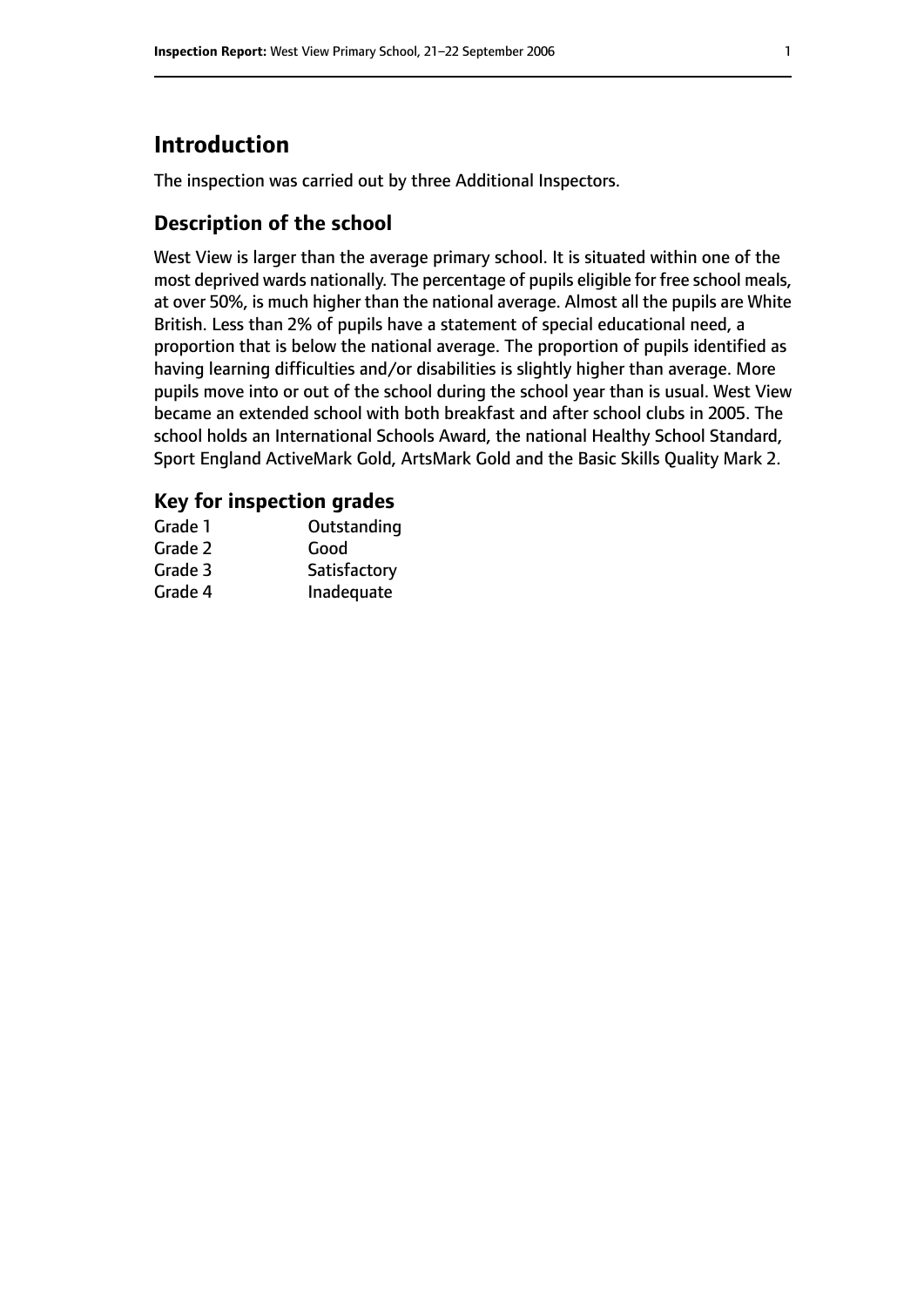# **Overall effectiveness of the school**

#### **Grade: 2**

West View Primary School is a good school with many outstanding features. It serves the local community well because, although children enter the school with skills that are well below those expected for their age, they make good progress and by the time they leave are achieving standards which are around average. They also improve in confidence and self-esteem, learn to communicate and cooperate well and develop a better understanding of their place in the world. These skills prepare pupils very well for the future. The school recognises that further improvements are required in literacy, especially in boys' writing. The provision in the Foundation Stage is good and children make particularly good progress by the time they enter Key Stage 1.

West View is a bright, cheerful and fun place to learn, make friends and play. The behaviour of pupils is outstanding and they are proud to be at the school. They are polite, respectful, helpful and show concern for others. Staff go to considerable lengths to promote safety and pupils say they feel safe, secure and happy in school. They work hard and enjoy their lessons, particularly when they are actively involved. It is a pleasure to see how enthusiastically pupils engage in healthy exercise. They also understand the importance of eating healthy food.

Teaching is consistently good and some is outstanding. This ensures that all pupils, including those with learning difficulties and/or disabilities, make good progress. Teachers plan carefully, paying attention to the needs of individual pupils and provide a range of interesting and exciting activities, which engage and motivate them. Praise and encouragement feature strongly and enhance confidence and self-worth. This has created a powerful 'can do' culture. In a praise assembly, it was wonderful to see pupils glowing with pride. Pupils are not always aware of their targets or what they need to do to reach them and, as a result, are sometimes unclear about the progress they are making.

Leadership and management at all levels, including governance, are good. A clear focus on continued improvement, high levels of commitment from staff and effective teamwork all assist in driving improvement. This is underpinned by the outstanding leadership provided by the headteacher who has developed innovative systems for ensuring staff are committed to the common purpose of enhancing progress and driving up standards.

Parents are very supportive of the school and appreciate the openness with which it operates. One parent commented, 'Big thumbs up for West View School'.

#### **What the school should do to improve further**

- Improve writing across the school and particularly for boys.
- Extend good assessment practice to all areas of the curriculum so that pupils are clear about their targets and what it is they need to do to reach them.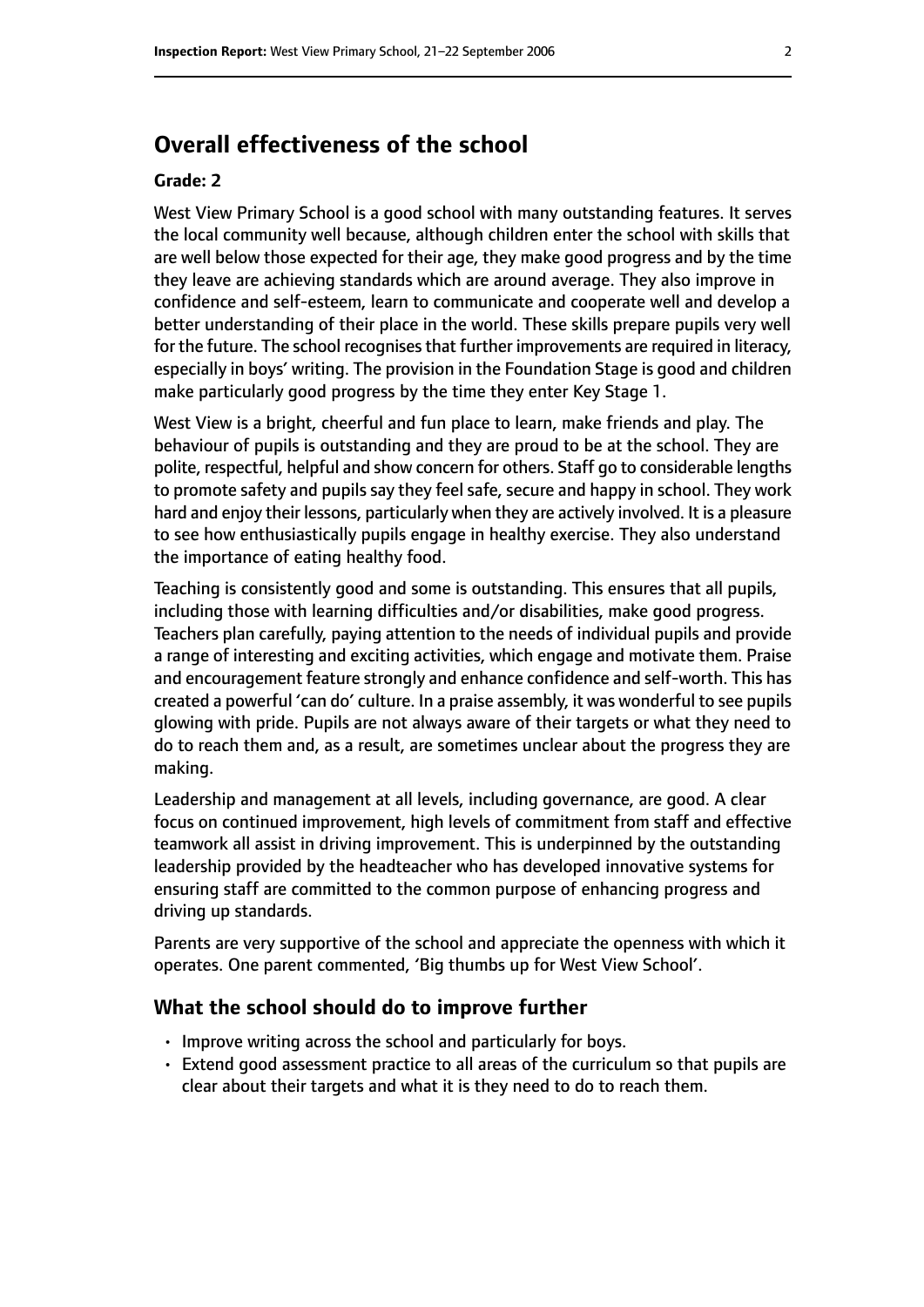# **Achievement and standards**

#### **Grade: 2**

The achievement of all learners from their starting points when they enter the school to the time when they leave is good. Children enter the Foundation Stage with skills that are well below those expected for their age, but by the end of Year 6 they reach standards that are in line with national averages. Children make particularly good progress through the Foundation Stage and Key Stage 1 to reach average standards at the end of Year 2. Although boys make slightly slower progress than girls, all pupils develop their communication, literacy and mathematical skills well. Pupils continue to progress well in Key Stage 2 and test results for 2006 were in line with nationally expected standards in English, mathematics and science. These results were better than those of the previous year when staffing difficulties and an increased number of pupils new to the school caused results to dip. This dip interrupted an upward trend in attainment, which the school has sustained for the last four years.

The school analyses pupils' results carefully and, where there are minor differences in the performance of boys and girls, the school intervenes in their learning to make sure that no pupil underachieves. The school has recognised that improving writing is a priority, particularly for boys. Innovative strategies, such as teaching boys and girls separately for literacy, contributed to a marked improvement in boys' test results in writing in 2006. Pupils with learning difficulties and/or disabilities and those who are gifted and talented make good progress because the work they are given is well suited to their needs and they receive invaluable support from teachers and teaching assistants.

# **Personal development and well-being**

#### **Grade: 1**

Pupils' personal development and well-being are outstanding. Spiritual, moral, social and cultural development is good. A recent International School Award acknowledges pupils' understanding of other lifestyles, for example, through their links with a school in Cape Town. Work in religious education and the contribution of visitors and assemblies enhance both spiritual and cultural development. Pupils greatly enjoy school and respond positively to the many opportunities available. One commented, 'This is a great school to be at!' Attendance has improved in recent years to a level around the national average. Pupils are polite, confident and show respect for each other and for their environment. These skills enable them to make a very positive contribution to the local community. Behaviour both in and out of classrooms is exemplary. Pupils work and play well together. They feel safe and cared for in school. The school council plays an influential role in school life, for example, supporting 'buddies' and the 'friendship stop'. Awareness of healthy lifestyles is outstanding and pupils enthusiastically participate in a wide range of physical activities and choose healthy eating options. The focus on developing language, numeracy and information and communication technology (ICT) skills and the team-building at a residential outdoor pursuits centre, means that pupils are well prepared for later life.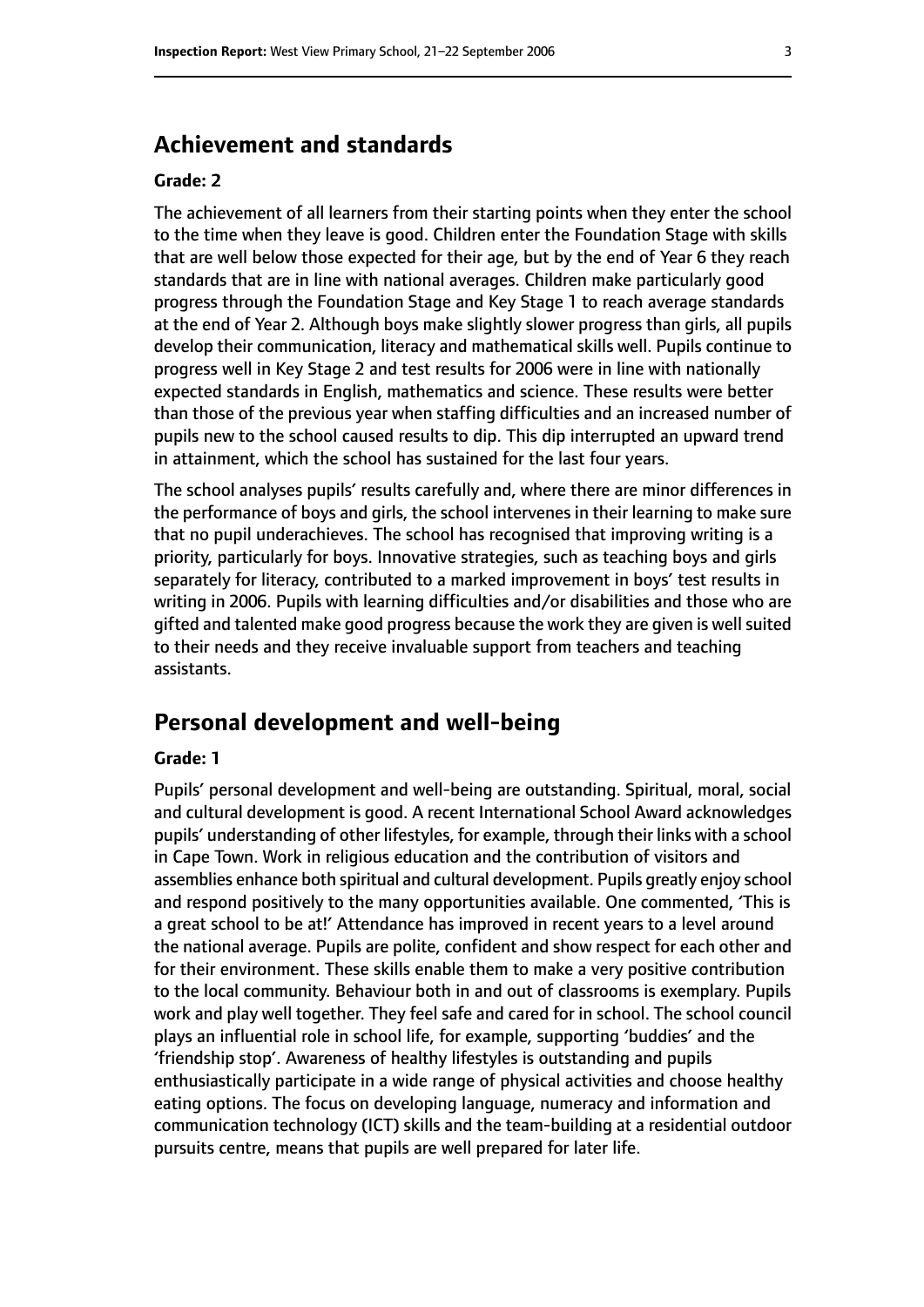# **Quality of provision**

#### **Teaching and learning**

#### **Grade: 2**

Teaching and learning are consistently good and there is some that is outstanding. Lessons are well planned and take careful account of the needs of all learners by providing a range of graded learning opportunities designed to challenge pupils of all abilities. Teachers have high expectations which are clearly communicated to pupils. They are knowledgeable about what they are teaching and, in the very best lessons, communicate enthusiasm and excitement, enhance pupils'self-esteem through praise, provide a rich variety of stimulating activities and check learning throughout the lesson. Pupils very much enjoy their lessons, particularly when they are learning by doing practical activities. They work hard, behave very well and respond with enthusiasm. Such positive attitudes support good progress. The school has a large number of teaching assistants and adult helpers who are used well to support pupils. A robust assessment system is in place which helps teachers monitor pupils' progress carefully, but this is not used consistently well in all subjects. Marking does not always make clear to pupils what they have achieved and what they need to do to make further improvement.

#### **Curriculum and other activities**

#### **Grade: 1**

The school's outstanding curriculum is carefully planned with appropriate attention given to mathematics, English, science and ICT. The Nursery and Reception teachers balance the indoor and outdoor curriculum carefully and plan well to guide children's choices of learning. Throughout the school, learning is enhanced and pupils' enjoyment promoted by consistently effective teaching, exciting topic work and practical, first-hand activities. Pupils have many opportunities to learn and enhance their confidence and self-esteem through sessions from visiting experts, such as artists and writers. Pupils are proud of their work, which is colourfully displayed throughout the school. Out-of-school activities make a major contribution to pupils' enjoyment and well-being. Many take part in a wide variety of sport and benefit from expert coaching. Others enjoy dance and making music together. Curriculum provision for all groups of learners is equally good.

#### **Care, guidance and support**

#### **Grade: 1**

Care, guidance and support are outstanding. Each pupil is valued as a person and staff have an extensive understanding of their individual needs and share information effectively with each other. The school has taken the necessary steps to ensure that pupils are kept safe and child protection procedures are firmly in place. Pupils quickly learn routines for good conduct and follow them closely. Close supervision of planned activities in outdoor play areas also promotes safe behaviour. The school fosters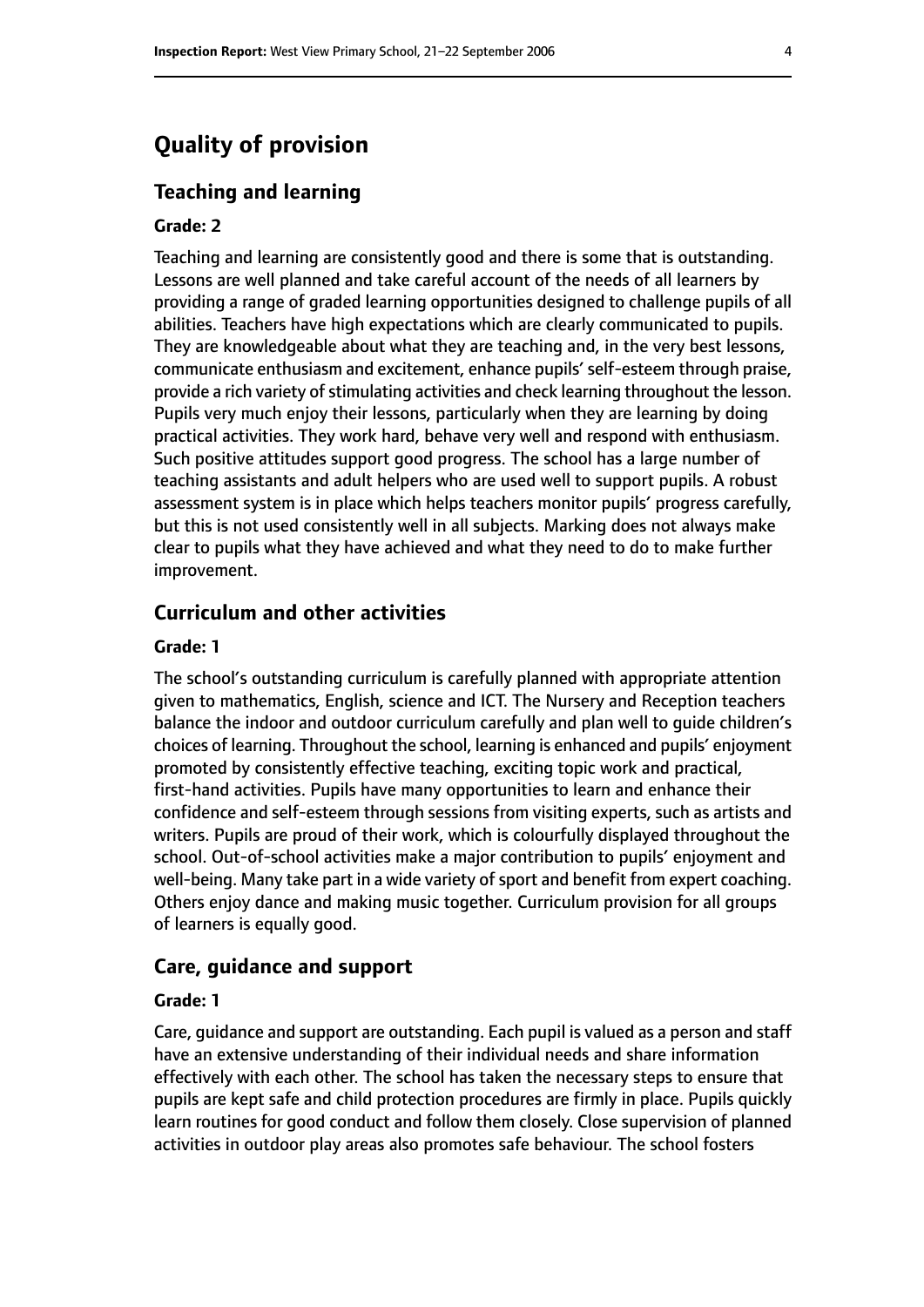outstanding partnerships with parents, carers and external agencies, and they contribute extremely well to supporting pupils' learning. Very skilful mentoring and support helps all pupils to make good progress, including those with learning difficulties and/or disabilities and those who are academically gifted. Teachers assess pupils' work on a regular basis. The procedures to track the progress they are making, and to set pupils precise targets for improvement, are good but are not used consistently well. Teachers are increasingly using results of assessment to inform their planning and pupils are given opportunities to assess their own and each other's work.

### **Leadership and management**

#### **Grade: 2**

Leadership and management are good. The senior team includes effective and committed staff who are successfully focused on raising standards and supporting the emotional and social development of pupils. As a result, all groups of learners make good progress. The leadership provided by the headteacher is outstanding and he has developed an innovative management structure based on 'facilitation teams'. These teams provide many opportunities for staff, adult helpers, governors and pupils to be directly involved in monitoring and evaluating the work of the school, setting priorities and making important decisions. This results in initiatives to drive improvement being understood and supported by all. The staff are quick to acknowledge the trust placed in them, the support they receive and the significant opportunities for professional development provided. The school evaluates its own provision and performance accurately. The chair of governors is a regular visitor, knows the school well and is therefore able to act as a 'critical friend'. The governing body provides good support and some governors are members of the 'facilitation teams'. The views of parents and pupils are sought on a regular basis and their views are taken into consideration during decision making. The school is well resourced and finances are carefully managed to support priorities. The school provides good value for money. Because of the nature of the intake, progress with literacy is a continuing challenge for the school. Other areas for improvement from the last inspection have been dealt with successfully. The school has good capacity to improve.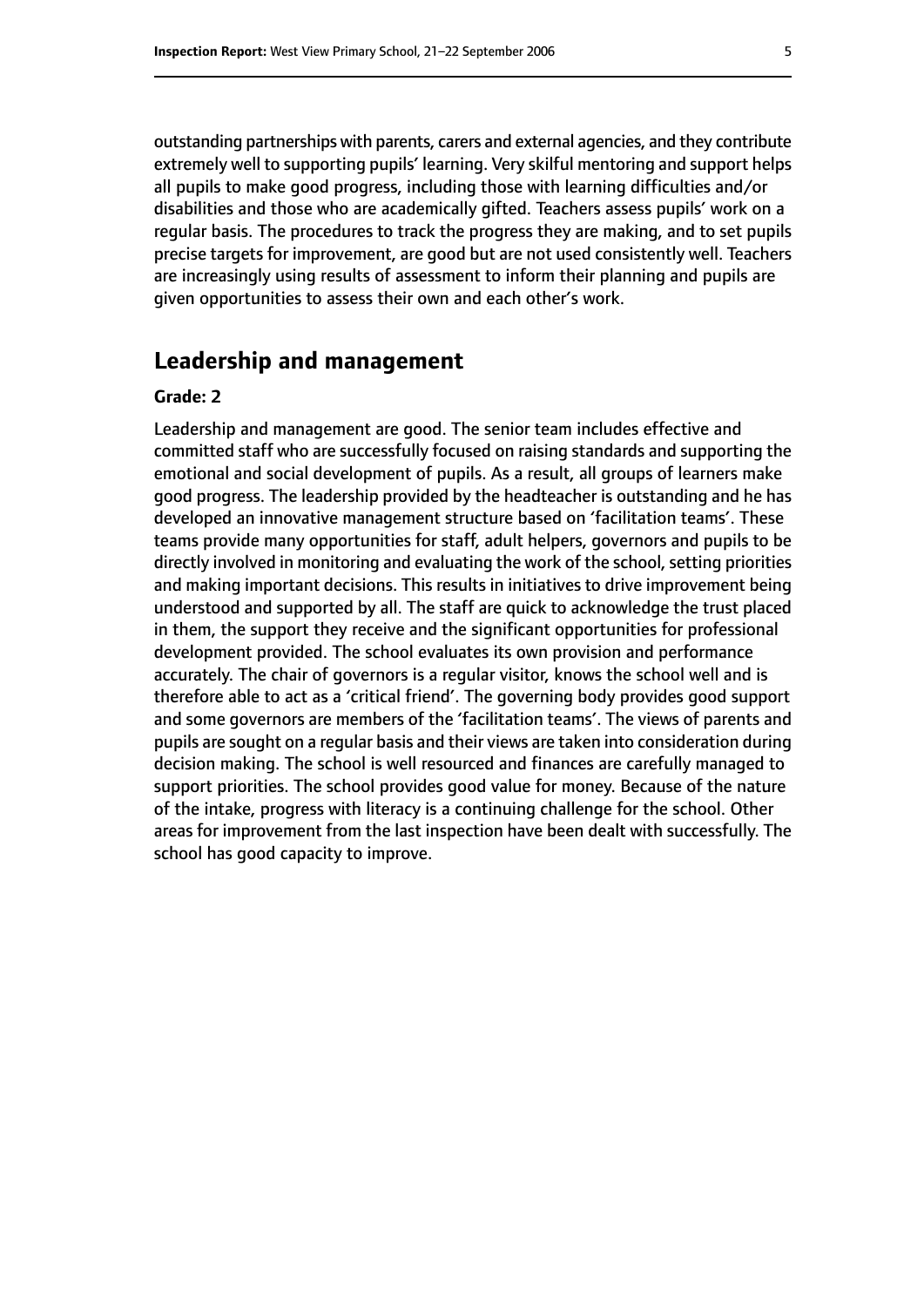**Any complaints about the inspection or the report should be made following the procedures set out inthe guidance 'Complaints about school inspection', whichis available from Ofsted's website: www.ofsted.gov.uk.**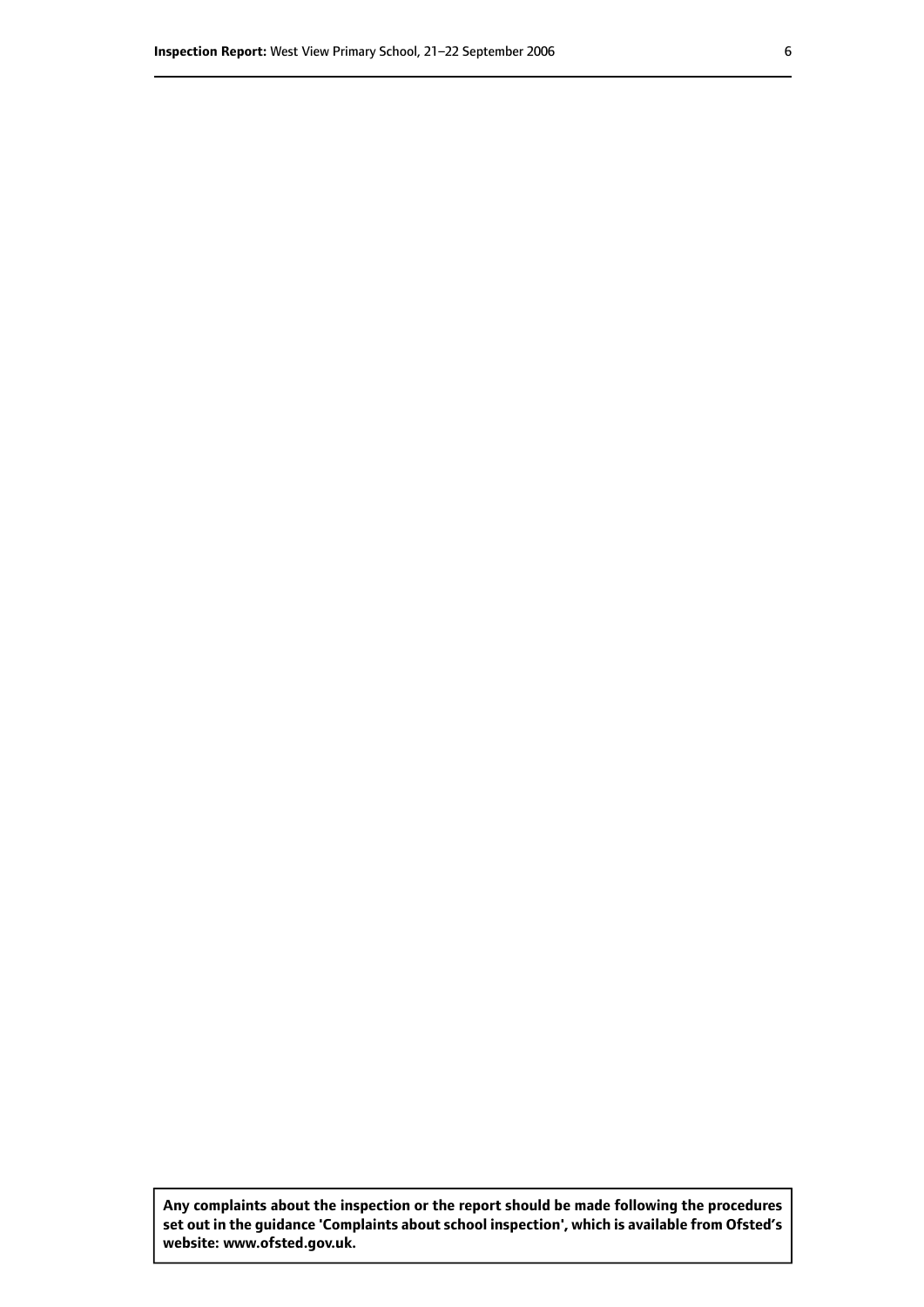# **Inspection judgements**

| Key to judgements: grade 1 is outstanding, grade 2 good, grade 3 satisfactory, and grade 4 | <b>School</b>  |
|--------------------------------------------------------------------------------------------|----------------|
| inadeauate                                                                                 | <b>Overall</b> |

# **Overall effectiveness**

| How effective, efficient and inclusive is the provision of education, integrated<br>care and any extended services in meeting the needs of learners? |     |
|------------------------------------------------------------------------------------------------------------------------------------------------------|-----|
| How well does the school work in partnership with others to promote learners'<br>well-being?                                                         |     |
| The quality and standards in the Foundation Stage                                                                                                    |     |
| The effectiveness of the school's self-evaluation                                                                                                    |     |
| The capacity to make any necessary improvements                                                                                                      |     |
| Effective steps have been taken to promote improvement since the last<br>inspection                                                                  | Yes |

# **Achievement and standards**

| How well do learners achieve?                                                                               |  |
|-------------------------------------------------------------------------------------------------------------|--|
| The standards <sup>1</sup> reached by learners                                                              |  |
| How well learners make progress, taking account of any significant variations between<br>groups of learners |  |
| How well learners with learning difficulties and disabilities make progress                                 |  |

# **Personal development and well-being**

| How good is the overall personal development and well-being of the<br>learners?                                  |  |
|------------------------------------------------------------------------------------------------------------------|--|
| The extent of learners' spiritual, moral, social and cultural development                                        |  |
| The behaviour of learners                                                                                        |  |
| The attendance of learners                                                                                       |  |
| How well learners enjoy their education                                                                          |  |
| The extent to which learners adopt safe practices                                                                |  |
| The extent to which learners adopt healthy lifestyles                                                            |  |
| The extent to which learners make a positive contribution to the community                                       |  |
| How well learners develop workplace and other skills that will contribute to<br>their future economic well-being |  |

# **The quality of provision**

| How effective are teaching and learning in meeting the full range of the<br>learners' needs?          |  |
|-------------------------------------------------------------------------------------------------------|--|
| How well do the curriculum and other activities meet the range of needs<br>and interests of learners? |  |
| How well are learners cared for, quided and supported?                                                |  |

 $^1$  Grade 1 - Exceptionally and consistently high; Grade 2 - Generally above average with none significantly below average; Grade 3 - Broadly average to below average; Grade 4 - Exceptionally low.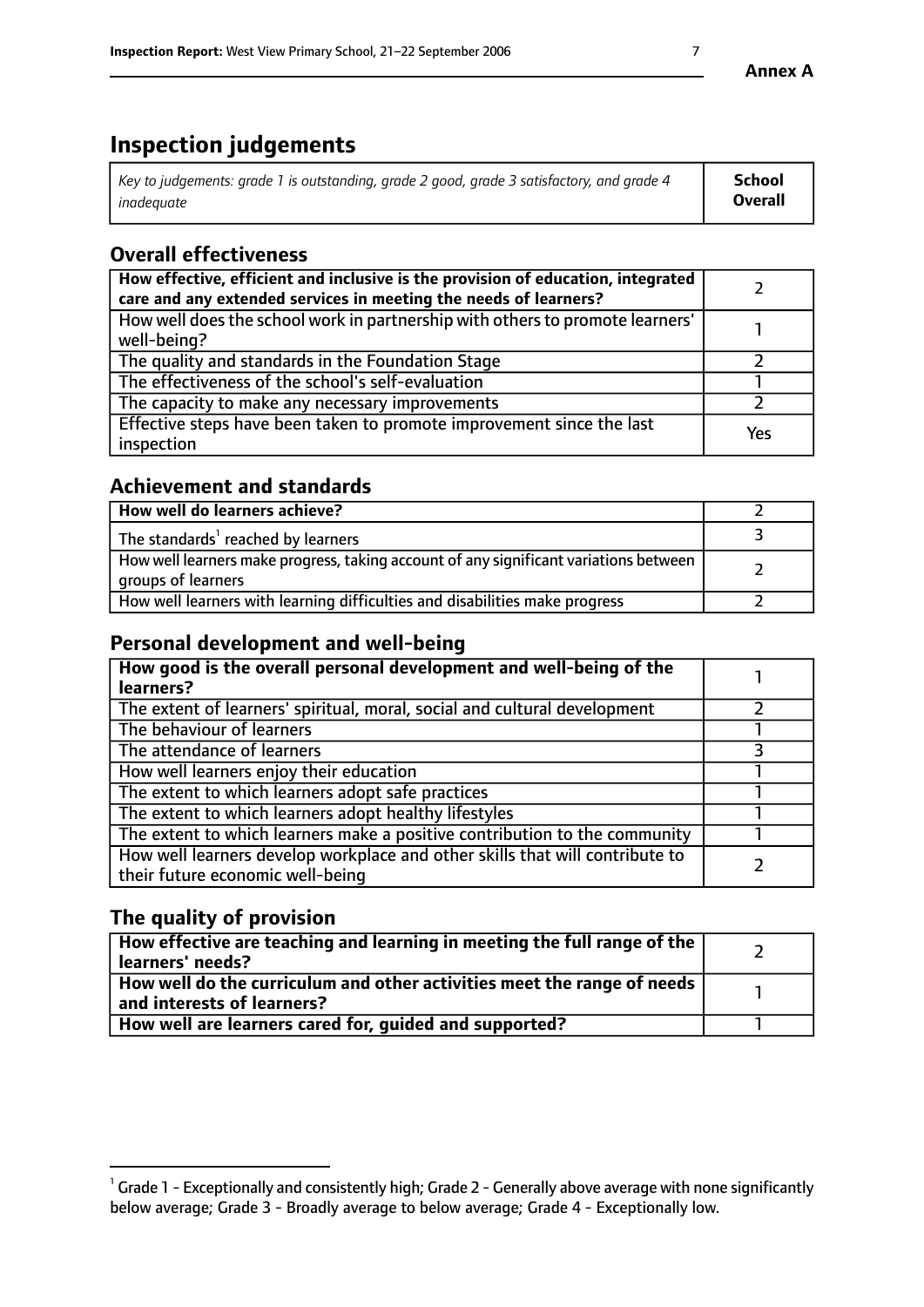# **Leadership and management**

| How effective are leadership and management in raising achievement<br>and supporting all learners?                                              |               |
|-------------------------------------------------------------------------------------------------------------------------------------------------|---------------|
| How effectively leaders and managers at all levels set clear direction leading<br>to improvement and promote high quality of care and education |               |
| How effectively performance is monitored, evaluated and improved to meet<br>challenging targets                                                 |               |
| How well equality of opportunity is promoted and discrimination tackled so<br>that all learners achieve as well as they can                     |               |
| How effectively and efficiently resources, including staff, are deployed to<br>achieve value for money                                          | $\mathcal{L}$ |
| The extent to which governors and other supervisory boards discharge their<br>responsibilities                                                  |               |
| Do procedures for safequarding learners meet current government<br>requirements?                                                                | Yes           |
| Does this school require special measures?                                                                                                      | No            |
| Does this school require a notice to improve?                                                                                                   | <b>No</b>     |